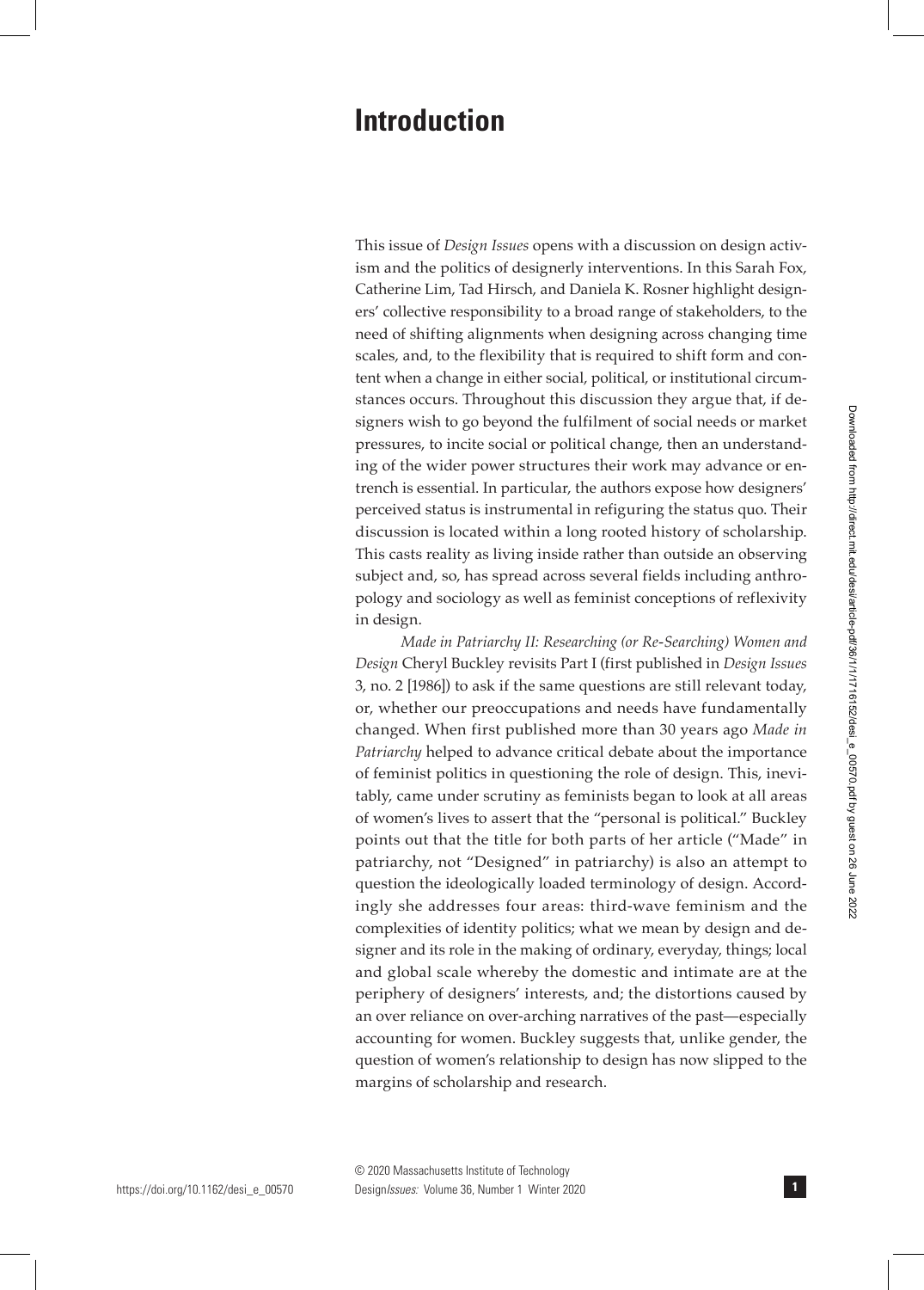Much current public and political debate is concerned with the twin saviours of innovation and interdisciplinarity. Often—so the argument goes—if we are to solve some of the major challenges facing society then this will not happen through past forms of incremental development derived from the knowledge silos of isolated disciplines. Our solutions to major social problems will need the kinds of radical innovation made possible by co-operation and partnership between a range of disciplines working in consort. Moreover, design, as a discipline with no subject, is increasingly considered to be the fundamental agent of interdisciplinary, or transdisciplinary, thinking. In his article *How Transdisciplinary is Design?* Jonathan Lewis answers this question through an analysis using citation networks. Through this he concludes that "the profes sional and academic design community would do well to spend less time talking about what makes design unique and valuable and instead to spend more time talking about how design can seamlessly integrate with the strengths of other disciplines." Such a revolution—to the way in which we conduct our lives

or relate to the natural environment—has long been predicted through a convergence of the digital and fiber sciences. In their ar ticle, *Revolutionary Textiles: A Philosophical Inquiry on Electronic and Reactive Textiles,* Tincuta Heinzel and Juan Hinestroza observe that electronic and reactive textiles promise to bring wide-ranging changes to the ways we dress and communicate, and from the ways we sense and are sensed to the ways we build and use textiles as substrates for new applications. They go on to suggest, however, that such predictions are still a revolution in the waiting since electronic textiles and wearable technologies, despite multiple research efforts, have not yet made an entrance into our everyday lives. They go on to conclude that "electronic and reactive textiles' ubiquity—or rather, their promise of ubiquity—allows us to posit that textiles (in transformation) offer an exemplary case study for the present state of design as a discipline, forcing us to revisit design's approaches and to address issues ranging from science and technology, to eth ical and aesthetic ones."

In recent years use of the term "participatory" has accrued a diversity of meanings and interpretations when, essentially, it is critical to the relationship between design and politics. Originally intended to represent a "social democratic belief" that workers should be involved in decisions relating to their working environ ment "participation" is often now used, for example, to promote con sumerist ideas of user innovation or the design of novelty products. In their article entitled *Politics of Participation in Design Research: Learning from Participatory Art* Thomas Markussen and Eva Knutz set out to restore the socially engaged practices originally associated with participatory design—through this undemocratic forces and structures will be made visible through the design process itself.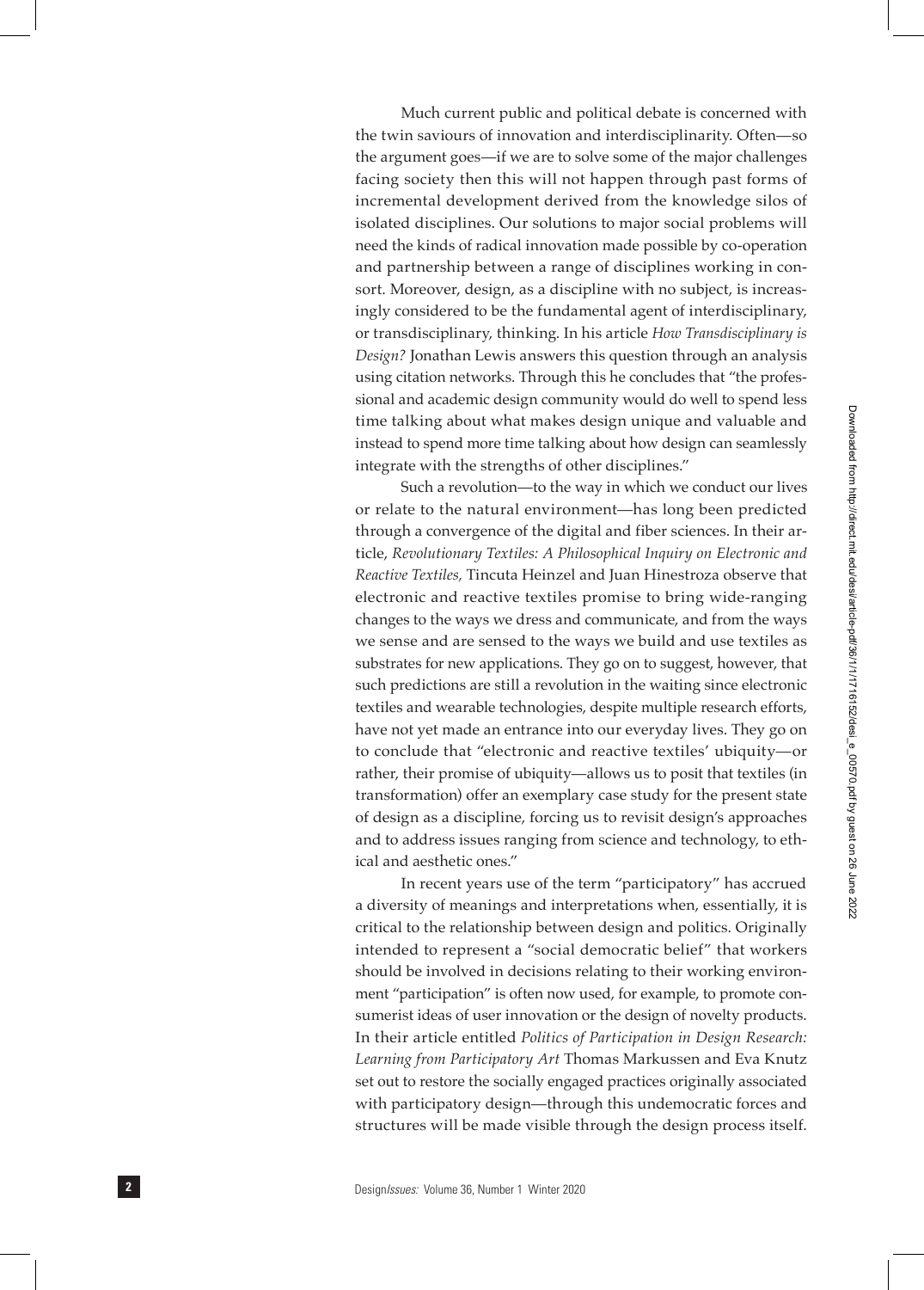Without returning to "good old" participatory design practices they emphasize, instead, the *politics* of participation. More specifically they argue "design-driven approaches to participation in some cases might be preferred over user-driven approaches and even can enhance forms of democracy for users whose views would otherwise be repressed. Not all people are able to participate. And designers need, in some incidences, to consider whether it is ethically responsible to let people participate. We always need to ask *what* participation is good for, *who* should participate, and when."

In his article *The Emergence of Chinese-Influenced Design as an International Automotive Design Language* Brendan Donnelly observes that China's historically lax attitude toward intellectual property an attitude that once filled markets with plagiarized designs and foreign imitations—has now given way to the growing confidence of a younger generation of automobile designers using Chinese aesthetics to create a unique design language. One such designer, Peter Horbury (working in his Shanghai studio), explains that ever since the days of the Spice and Silk Routes, international markets have desired the exotic products of China. Accordingly, his forms "look as if they were not drawn with a marker but with a calligraphy brush." In one such instance influence of Chinese architecture can be seen in the design of an instrument panel—its curved shape being inspired by an ancient bridge in Hangzhou called the Broken Bridge. Horbury describes it this way: "The bridge is in stories of legend. It is very typically Chinese, with a long, long, very soft curve that goes down and out…It's a unique shape." This example, alongside many others, causes Donnelly to conclude that a new generation of automobile designers in China have created an authentic language that explores China's unique cultural heritage.

The influence of the Staatliches Bauhaus, on the practices and teaching of art and design and on technical innovation, continues to resound a century after its 1919 foundation in Weimar, by German architect Walter Gropius. The Bauhaus operated in Germany for fourteen years and, to mark the centenary of its foundation, the Museum Boijmans Van Beuningen, Rotterdam, mounted a landmark exhibition entitled *Netherlands Bauhaus - Pioneers of a New World,*  as reviewed in this issue by Chamutal Leket. With almost 800 objects on display the exhibition was accompanied by a 308-page catalog edited by Mienke Simon Thomas and design historian Yvonne Brentjens, and translated into Dutch and English. The exhibition underlined the argument that Dutch artists and architects were exceedingly fruitful in spreading and gradually changing concepts and systems at the Bauhaus. In other words, Dutch teachers and students shaped the Bauhaus and its legacy.

From October 11, 2018 to January 27, 2019, the Tate Modern in London mounted a major retrospective of Anni Albers' weaving and fiber art accompanied by a catalog published in association with